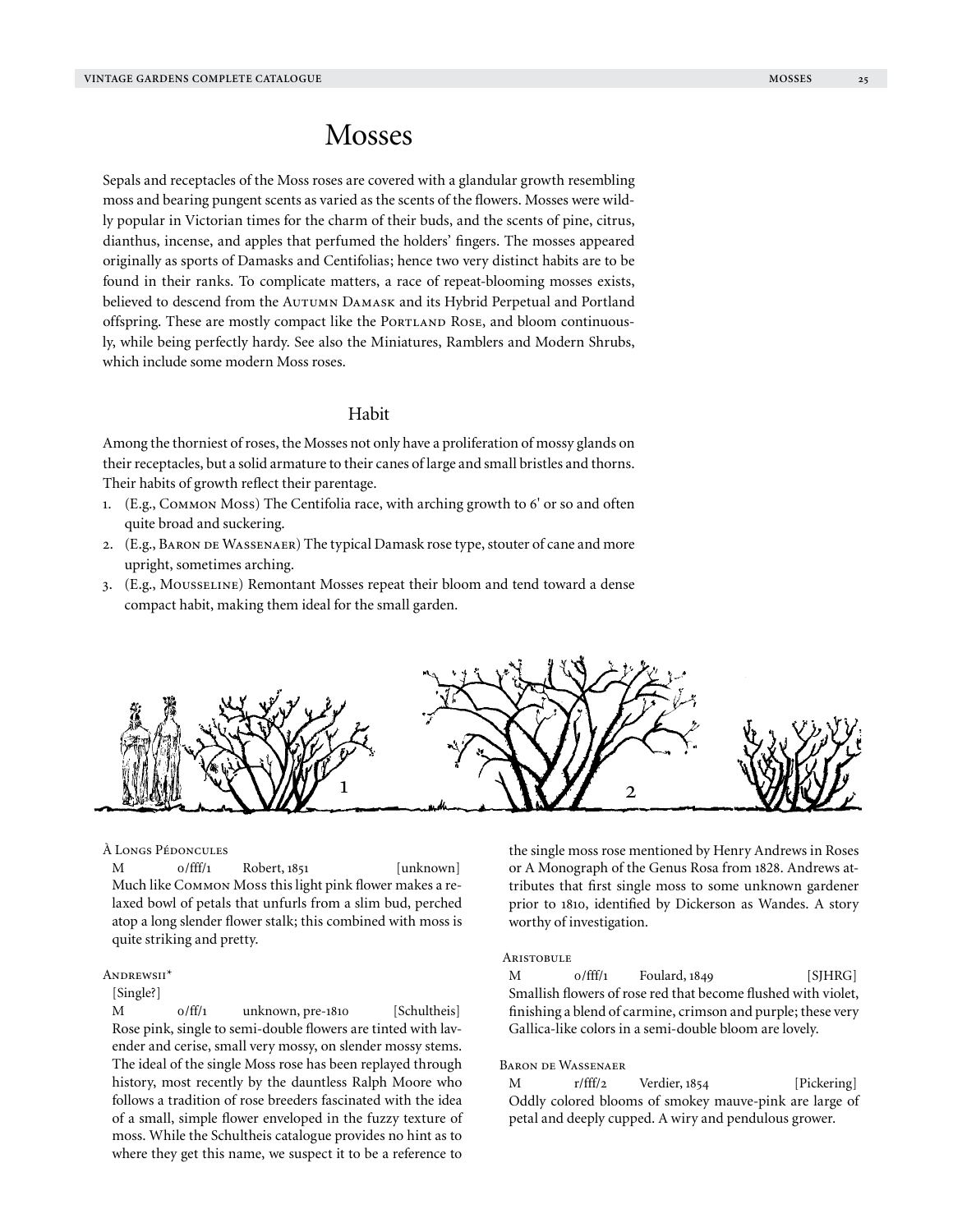# Bérangère

M 0/fff/1 Vibert, 1849 [Pickering] Large, very full flowers of delicate pink open wide and reveal glimpses of sulphur stamens. We now believe this to be identical with our so-called JAMES MITCHELL and Zoé.

# Blanche Moreau

M r/fff/1 Moreau-Robert, 1880 [unknown] Large, very double white flowers, with an intense old-rose fragrance, the pure white buds and petals contrasting starkly with an abundance of dark moss. This very beautiful Moss is always a good performer in the garden. Some repeat.

# Blush Moss

M 0/fff/1 Hooker, pre-1838 [Pickering] Nearly identical to Common Moss, but with blush pink flowers, deeper at the centers upon opening.

## Capitaine Basroger

M 0/fff/1 Moreau-Robert, 1890 [Lowe] Rather small, dense blooms are a rich red-purple, covered with light green moss, a lovely contrast. Centifolia in its habit, but more gangly.

# Capitaine John Ingram

M 0/fff/1 Laffay, 1854 [Lowe] Deep purple-crimson flowers, small and petal-packed, this rose is nearly as dark as Nuits d'Young, but lightens with age as the lavender petal reverses show. Large and sprawling.

## **CELINA**

M 0/fff/1 Hardy/Portemer, pre-1843 [unknown] Despite Graham Thomas' warning that this rose mildews badly, we find it very clean and with charming semi-double rosy-plum colored flowers with a mass of yellow stamens. Though large and spreading it is handsomely compact; a fine shrub.

#### Césonie—*Missing from our collection.*

#### Common Moss

M 0/ffff/1 unknown, pre-1720 [Matson, found] The archetype of the Centifolia Moss with pure pink flowers of delicious fragrance, especially coupled with the rosy scent of the moss. Modest in height, with somewhat wiry, arching growth.

## Comtesse de Murinais

M  $0/$ fff/1 Vibert, 1843 [Robinson] Nearly white flowers with a blush. Of silky substance with prominent moss; a tall, arching shrub in the Centifolia style.

# Crimson Globe

M 0/fff/1 Paul, 1890 [Pickering] Very globular flowers which never open wide; rather like a dark version of REINE VICTORIA with moss. Small in stature.



Cumberland Belle

[sport of Princesse Adelaide]

M 0/fff/? Dreer, 1900 [SJHRG] We do not assign a growth habit here, for there are only a few roses in our collection of this persuasion; that is, Moss roses with a climbing habit. CUMBERLAND BELLE is a climbing sport of the lovely pink Moss rose PRINCESSE ADÉLAÏDE. This sends up canes of 6' to 8', rather bristly, with foot-long side branches that flower in small sprays.

#### DE CANDOLLE

M 0/fff/2 Portemer, 1857 [SJHRG] Large, soft pink flowers of charming, regular form, very Gallica-like, with a brighter pink eye. A very rare Moss imported by the San Jose Heritage Rose Garden. Blooms abundantly.

# Deuil de Paul Fontaine

M rrr/fff/1 Fontaine, 1873 [Moore] Much sought after for its near-black flowers, which tend to brown in the sun, and for the proliferation of prickly moss. A superb rebloomer that has an arching Centifolia habit.

#### Duchesse d'Abrantès\*

M 0/fff/1 Robert, 1851 [Schultheis] Voluptuous blooms of flesh pink folded heavily toward a dense center of cherry rose, this Moss rose of exquisite form and color deserves to be widely grown. Honoring one of the most extraordinary figures of Napoleonic France, Laure Permon, Madame la Duchesse d'Abrantès.

## Duchesse de Verneuil

M 0/fff/1 Portemer, 1856 [Schultheis] Large, loose petals half-buttoned at the centers, opening rich pink of varied hues, fading to pastels; splendid clustering and bushiness; a delight in bloom!

## "El Dorado Cemetery Short Moss"

M  $0/fft/2$  unknown, found [Robinson] Deep pink flowers of intense fragrance and many petals, in clusters on a stout, Damask-like shrub, but more compact, to  $4$ <sup>'</sup>.

## Eugénie Guinoisseau

M rrr/fff/3 Guinoisseau-Flon, 1864 [Pickering] A sweet-herbal moss covers Damask-like clusters of narrow buds which open to flat cups of maroon-purple shaded lav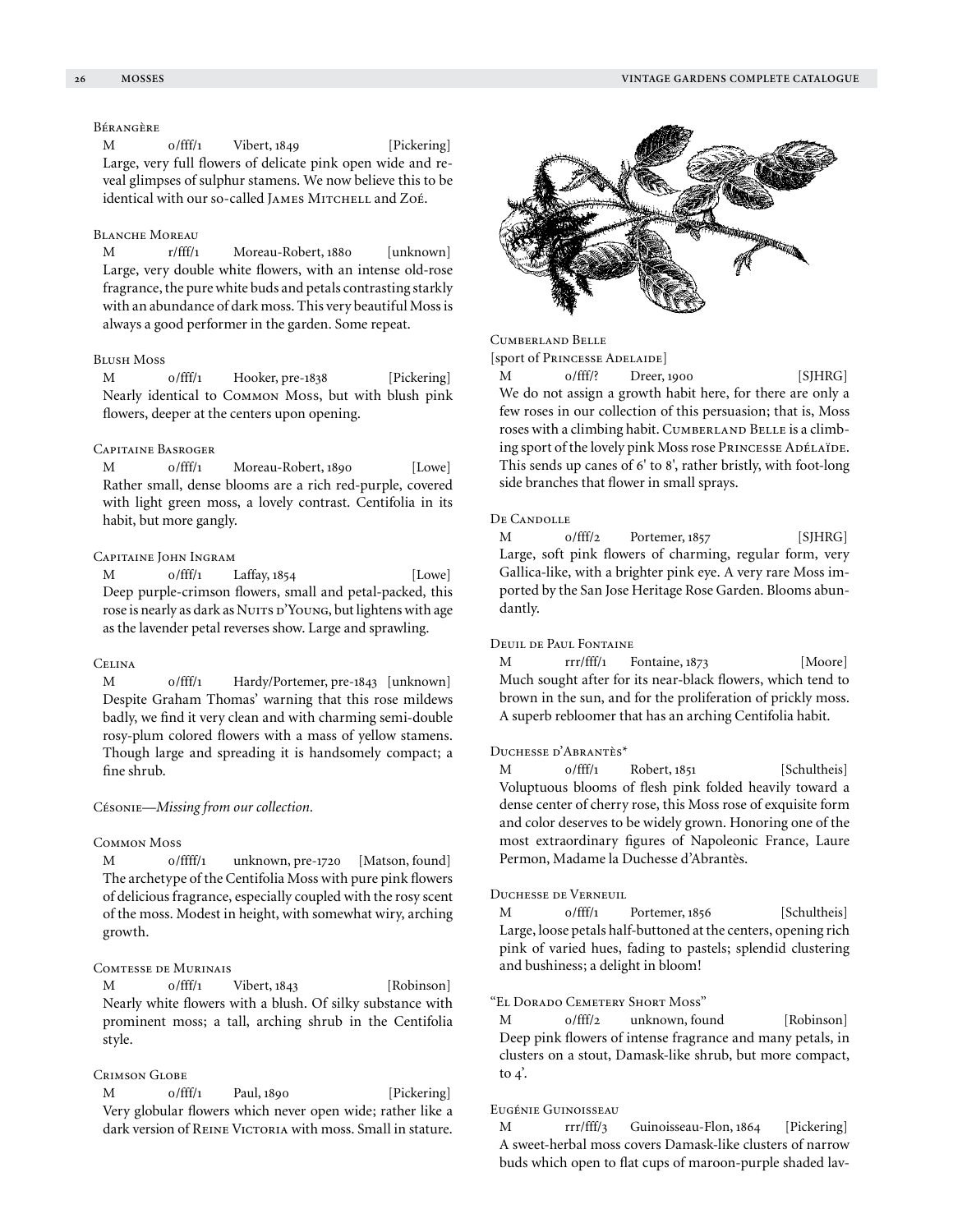ender. We received this also as MME. DE LA ROCHE-LAMbert, which was a once-blooming Moss of very similar coloring.

#### Félicité Bohain (see Hybrid Chinas)

## Gabriel Noyelle

M rr/fff/1 Buatois, 1933 [Sequoia] One of the modern Mosses of warm coloring, and perhaps the most successful of the lot, as it makes a very bushy, pretty shrub and blooms over several months. Flowers a blend of salmon and apricot, starting deep salmon and finishing peachy toned. We have grown this for years but waited until we could offer a virus-free clone before listing it.

#### Général Kléber

M 0/fff/1 Robert, 1856 [Pickering] Pale pink petals of a silky sheen seem a bit feminine for a general; this combined with apple green foliage and moss makes for a very bright effect; one of the most attractive Mosses.

# Gloire des Mousseux

M r/fff/1 Laffay, 1852 [RYT] Large light pink flowers with a profusion of moss and an intense fragrance. We have received another GLOIRE DES Mousseux from Europe which is identical with Mme. Louis Lévêque.

#### **GOETHE**

M r/ff/1 Lambert, 1911 [SJHRG] Tiny single flowers in clusters with prickly moss are charming on a large and prickly plant, occasionally offering a smaller later crop. A gem among Mosses.

## **GOLDEN MOSS**

M 0/fff/2 Dot, 1932 [Lykke] The first Moss with yellowish flowers; it still has an edge over today's yellow Mini-Mosses and Floribunda Mosses. Soft peach buds open to chamois-apricot; soft, silky, and very fragrant.

# Gracilis—*Missing from our collection.*

# Henri Martin

M 0/ff/1 Laffay/Portemer, 1863 [Pickering] Beautifully formed flowers of soft crimson fading to deep rose; long one of the great favorites among Mosses.

"Hunslett Moss"\*

["Hunslet Moss"]

M 0/fff/1 Brooke, found; unknown

[B & B; Beales]

A found Moss rose from England that grew in the garden of Humphrey Brooke's ancestors, according to Peter Beales who reintroduced this to commerce in 1984. Rose pink, very full and precisely petaled flowers with excellent green moss. We were offered this by our friend Sherri Berglund, whose magical garden in Willows, California offers asylum to many forgotten old roses.

## **JAMES MITCHELL**

M 0/fff/1 Verdier, 1861 [HRG] Beautiful clear pink flowers, broad and flat with a muddle of petals and a great button eye; stems and sepals heavily mossed; dark foliage, compact, and upright to 5'. This rose is the same as two others we have received, BÉRANGÈRE and ZOÉ. The question is whether one of these names is the original.

#### **JAMES VEITCH**

M rrr/fff/3 Verdier, E., 1865 [Schultheis] Clearly one of the greatest roses ever introduced, this continuous-blooming Moss has deep crimson-purple flowers, globular in the bud form, opening wide with layered and folded petals which tone from amaranth to pink; very mossy green sepals.

# Jean Bodin

["Soupert et Notting"]

M rrr/fff/3 Vibert, 1848 [Ashdown] Small, densely petaled flowers of soft pink with chocolatepink tints in the folds; very flat, formal, buttoned blooms with a fresh, fruity scent. Excellent remontancy. What we have long grown as SOUPERT ET NOTTING is this rose.

#### Jeanne de Montfort

M 0/fff/1 Robert, 1853 [Lowe] Alas, that this were as vigorous for us as Graham Thomas describes. Lovely cool pink flowers with soft brown moss and a charming simplicity on opening.

John Cranston—*Missing from our collection.*

John Grow—*Missing from our collection.*

## La Diaphane

M  $0/$ fff/1 Laffay, 1848 [Huntington i.d.] Golden-green new growth and moss set off La France-pink flowers with a broad rim of outer petals around a swirled button.

## Laneii

[Lane's Moss]

M 0/ffff/2 Laffay/Lane, 1846 [Matson] Stout stems standing straight upright and supporting a mass of heavy flowers. Lane's Moss is one of the most common found roses here in California, with deep pink flowers of superior scent.

#### LITTLE GEM

M 0/fff/1 Paul, 1880 [Schultheis] A compact arching grower with small rosy crimson buds and very double deep pink blooms that festoon the selfpegging canes.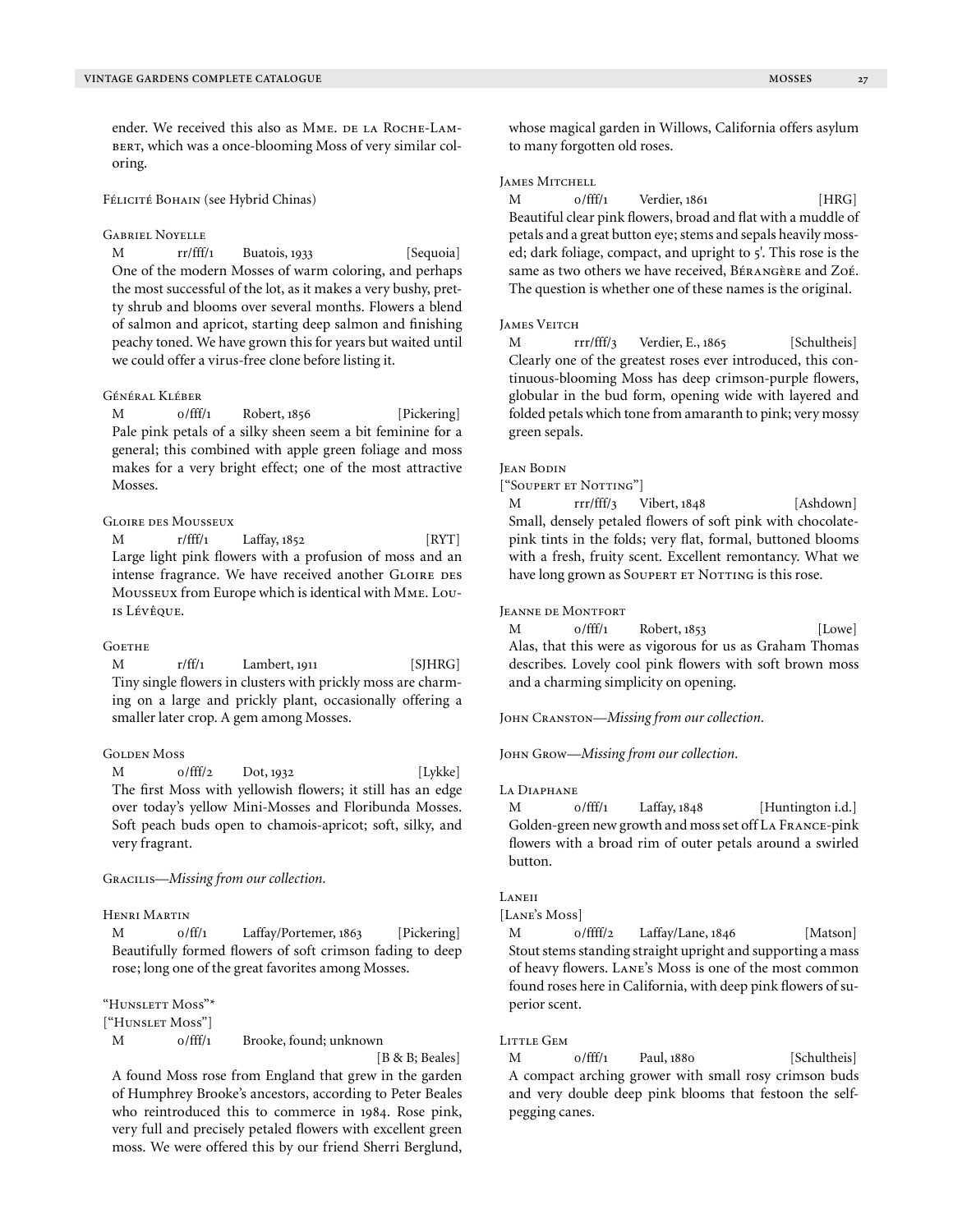# Louis Gimard

M 0/fff/1 Pernet père, 1877 [Pickering] Richly scented rosy-purple Centifolia-like flowers fade to pink; wonderful, dense, scented moss. A small, arching shrub. What we have grown as Louise Verger is this rose.

#### Louise Verger (see Louis Gimard)

## MA PONCTUÉE

M rr/ff/3 Guillot père & Clément, 1857 [Lowe] Very mossy Damask-like receptacles, very bristly stems, round buds open flat, packed tight with incurved and twisted petals, rosy-lavender stippled pink. The spotting, an attribute rare and beautiful, I find irresistible.

## Malvina\*

M 0/ff/1 Vibert/V. Verdier, 1841 [Hortico] Rose pink flowers of cupped form are typical of the Centifolia Moss, with excellent and fragrant moss, though the petals are only moderately scented. Very distinctive in its presentation of blooms; an abundant producer of rather perfect clusters of blooms.

# MARÉCHAL DAVOUST

M 0/ff/1 Robert, 1853 [Pickering] Slate-purple brightened with rosy-red at the centers; wonderful brownish moss, flowers in clusters on long nodding pedicels.

# Marie de Blois

M 0/fff/1 Robert, 1852 [Pickering] This delightful dense shrub with abundant foliage is covered with dense flowers, rich pink to pale pink, with only a hint of formality, sweetly scented, as is its moss. Long grown by us as Mrs. William Paul.

#### Marie de Bourgogne

M 0/fff/3 Robert, 1853 [RYT] A very charming Moss rose, rose pink fading to light pink, full of petals with flowers that open flat. Small leaves; a bright green moss covers the sepals. A Damask Moss. Should be a repeating Moss but we have seen no rebloom. We suspect that this may be the same as what we have grown for some years as "Mrs. William Paul."

# Melanie Waldor

M r/fff/3 Moreau & Robert, 1865 [Lowe] Very double lilac-pink flowers of Portland style in Damask clusters, the moss prickly, with a fruity scent. Repeats scantly.

"Michael Bates Moss" (see also Princesse Adélaïde) *Missing from our collection.*

# "Mme. Landeau"

M r/fff/1 Moreau et Robert, 1875 [SJHRG] Another Moss from the San Jose collection of very dubious identity, but far too pretty to leave out of this list, Mme. LANDEAU should be a remontant red Moss with white striping or spotting. This is a large, globular rose pink with many petals, shaded bright pink at the center; a very dramatic flower with a crownlike effect when fully open. Very modest rebloom.

## Mme. Louis Lévêque

M rrr/fff/3 Lévêque, 1898 [Pickering] An exceptional Moss, probably of HP derivation; its immense satiny blush-pink flowers are full of petals and very shapely in the cabbagy style. Inclined to ball in wet weather; superb in summer.

## MME. PLATZ

M rr/fff/1 Moreau et Robert, 1864 [SJHRG] Very double clear pink flowers with a warmer tint inside are beautifully quartered with a large quartered, buttoned eye. Very sweetly scented moss reminds me of rose geraniums.

#### "Mme. Soupert"

M r/fff/2 Moreau-Robert, 1851 [SJHRG] Again, a Moss of questionable identity, but very charming. Very large flowers of lilac pink with a large, messy button eye are lightly mossed with a Damask rose character. This came from Europe under this and two other names, also incorrect, GLOIRE D'ORIENT and COMTESSE DORIA, and goes to show what a challenge it is to even begin to sort out the complex identities of these old roses.

#### **MOUSSELINE**

M rrr/ff/3 Moreau & Robert, 1881 [Pickering] Very Portland in habit and flower; white lightly marked with rose, rose-colored in the bud, with full, flat, wide flowers. This and SALET get my highest marks!

## Mousseux du Japon

M 0/fff/1 unknown, re-intro 20th c. [Schultheis] Stems and new buds on this plant seem alive with bumpy green caterpillars at first glance. Soft, scented chartreuse moss sets off the rich mauve-pink flowers.

"Mrs. William Paul" (see Marie de Blois)

## Nuits d'Young

M 0/fff/1 Laffay, 1845 [Huntington] Very black roses touch me deeply, perhaps because they are so unusual. This, with its violet-mauve heart-shaped petals, burnished moss and refined growth, is a rose I will always love. Deliciously scented, especially the moss.

# Oeillet Panachée

[Striped Moss]

M 0/fff/1 Verdier, 1888 [Pickering] I first saw this at Heather Scarsbrook's garden in Berkshire and was captivated by the little flat wheels of square-tipped petals striped blush and crimson. It is odd that such a simple thing as this dates from so late in the 19th century. Very mossy, very charming.